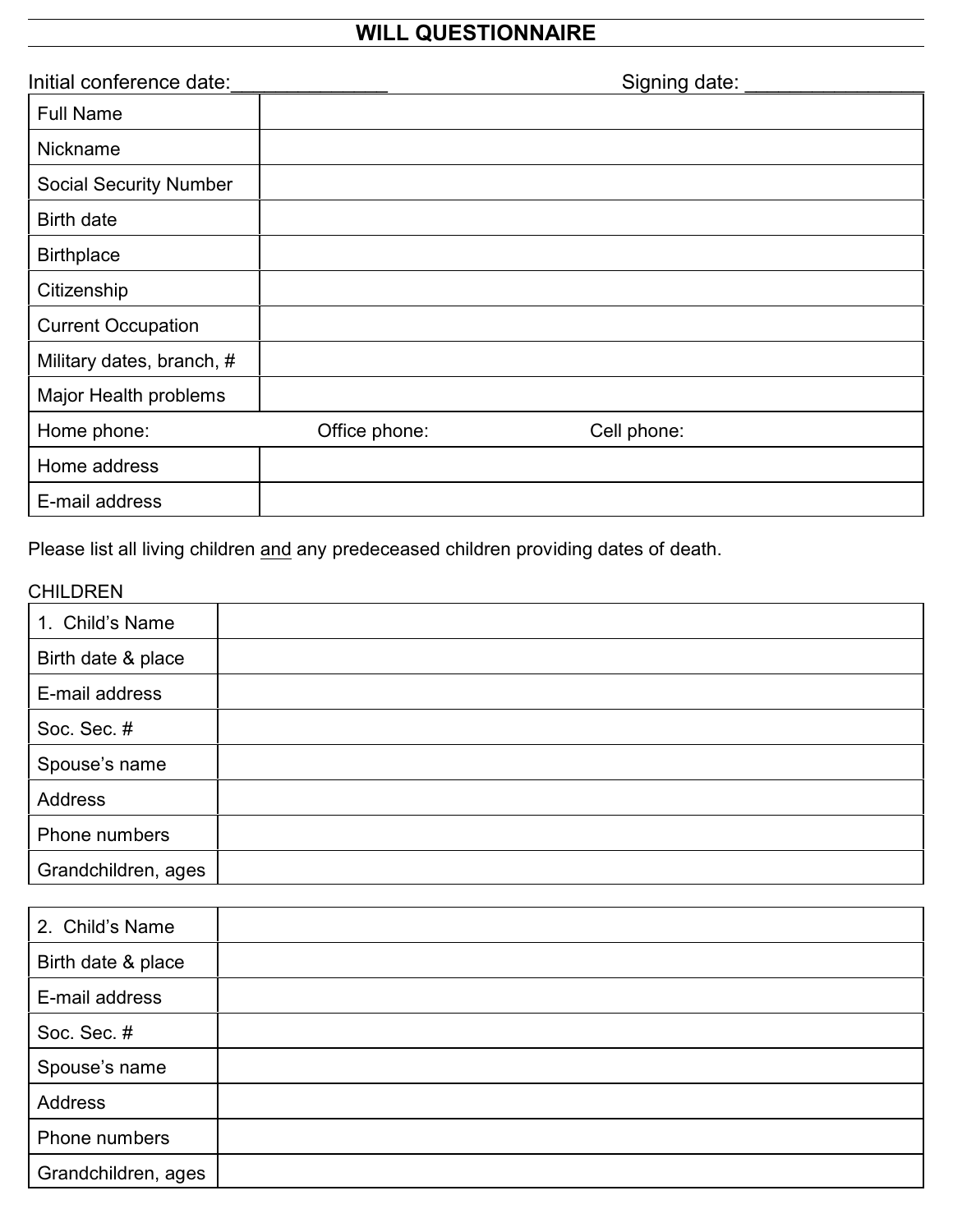| 3. Child's Name     |  |
|---------------------|--|
| Birth date & place  |  |
| E-mail address      |  |
| Soc. Sec. #         |  |
| Spouse's name       |  |
| Address             |  |
| Phone numbers       |  |
| Grandchildren, ages |  |

| 4. Child's Name     |  |
|---------------------|--|
| Birth date & place  |  |
| E-mail address      |  |
| Soc. Sec. #         |  |
| Spouse's name       |  |
| Address             |  |
| Phone numbers       |  |
| Grandchildren, ages |  |

| 5. Child's Name     |  |
|---------------------|--|
| Birth date & place  |  |
| E-mail address      |  |
| Soc. Sec. #         |  |
| Spouse's name       |  |
| Address             |  |
| Phone numbers       |  |
| Grandchildren, ages |  |

|  | May we use an e-mail address to send you information or ask questions? Yes |  | Nο |
|--|----------------------------------------------------------------------------|--|----|
|--|----------------------------------------------------------------------------|--|----|

**If yes, what e-mail address would you like us to use.\_\_\_\_\_\_\_\_\_\_\_\_\_\_\_\_\_\_\_\_\_\_\_\_\_\_\_\_\_\_\_\_\_\_\_\_\_\_\_\_**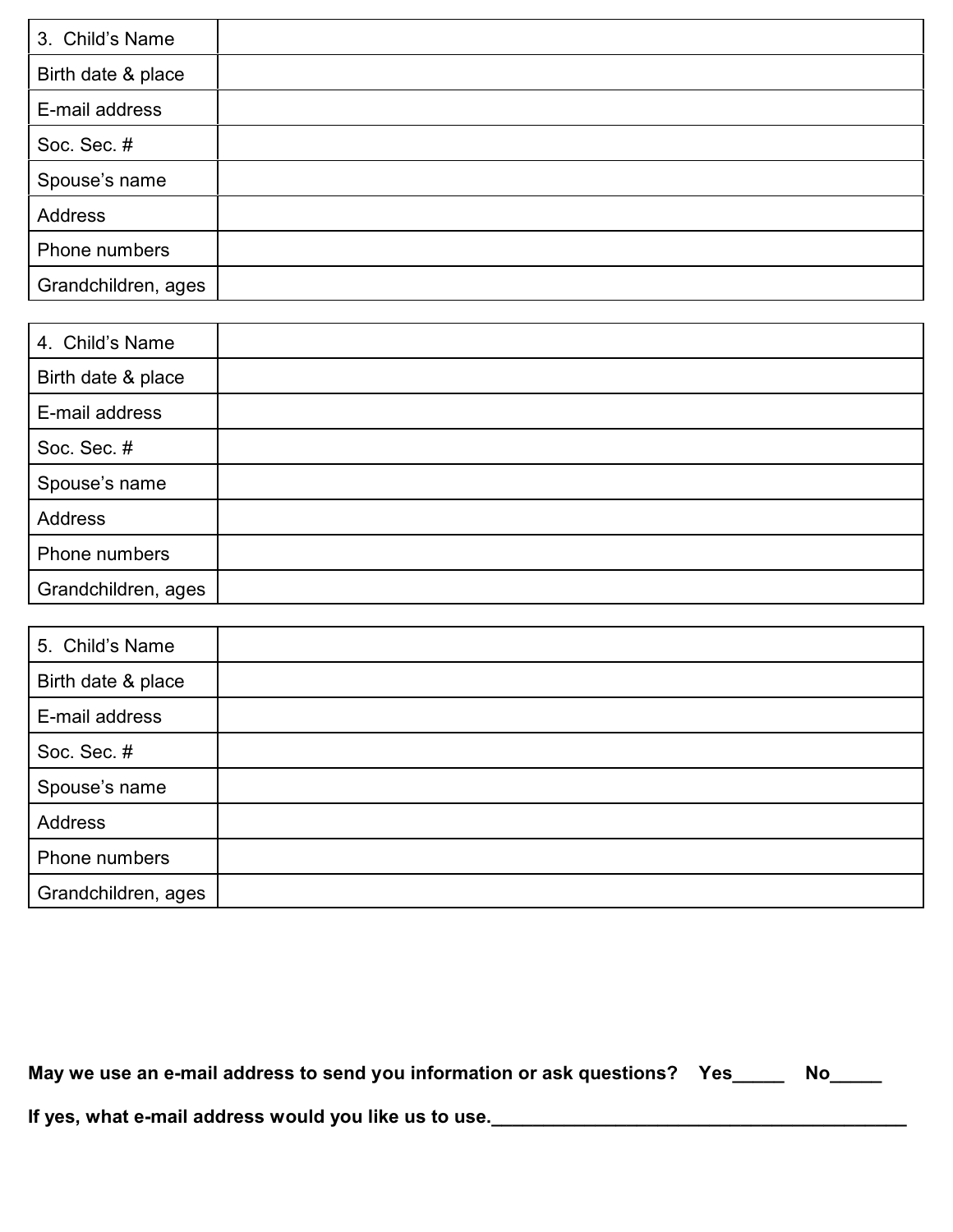## **Do you have the following: (IF SO, PLEASE BRING COPIES OF ALL OF THE FOLLOWING)**

| ➤ | An existing will?                                                                |  |  |
|---|----------------------------------------------------------------------------------|--|--|
| ➢ | An existing trust?                                                               |  |  |
| ⋗ | Life Insurance? Attach a schedule showing amount, on whom, # etc. on each policy |  |  |
| ⋗ | Community Property, Devolution, pre or postnuptial Agreement?                    |  |  |
| ⋗ | Second or seasonal residence? Please bring a copy of the deed (s)                |  |  |
| ➢ | Any real estate outside of Idaho? Please bring a copy of the deed (s)            |  |  |
| ➢ | Financial Power of Attorney?                                                     |  |  |
|   | <b>Medical Power of Attorney?</b>                                                |  |  |
|   | Have you ever filed a gift tax return (Form 709)?<br>ves.<br>no                  |  |  |
|   | Counties where own property:                                                     |  |  |
|   | What bank(s) do you use?                                                         |  |  |

## **Please list your choices, in order, for the following: Always list 4 choices:**

Who would you like to be the **Personal Representative** (in charge of handling your estate in probate)?

| . .    |  |  |
|--------|--|--|
| 2      |  |  |
| າ<br>ഄ |  |  |
|        |  |  |

4.

4.

Who would you like to **make medical decisions** for you if you are unable? **It is imperative that we have the addresses and ALL of the person's phone numbers so that the doctors can reach them in an emergency**. **BEFORE YOU FILL OUT THIS SECTION, THOROUGHLY READ AND UNDERSTAND THE DOCUMENT WE INCLUDED ON MEDICAL POWERS.**

| <u> 1980 - Johann Barbara, martxa alemaniar a</u>                      | 3.<br><u> 1989 - John Stein, Amerikaansk politiker (* 1908)</u>                                                               |
|------------------------------------------------------------------------|-------------------------------------------------------------------------------------------------------------------------------|
|                                                                        |                                                                                                                               |
|                                                                        |                                                                                                                               |
| Phones <b>Example 20</b> Phones <b>CONSUMERS</b><br>2. $\qquad \qquad$ |                                                                                                                               |
|                                                                        |                                                                                                                               |
| Phones <u>________________________</u>                                 |                                                                                                                               |
|                                                                        | Phones Phones<br>If you have minor or disabled children, who would you like to name as guardian to take care of the children? |
| 1.                                                                     |                                                                                                                               |
| 2.                                                                     |                                                                                                                               |
| 3.                                                                     |                                                                                                                               |